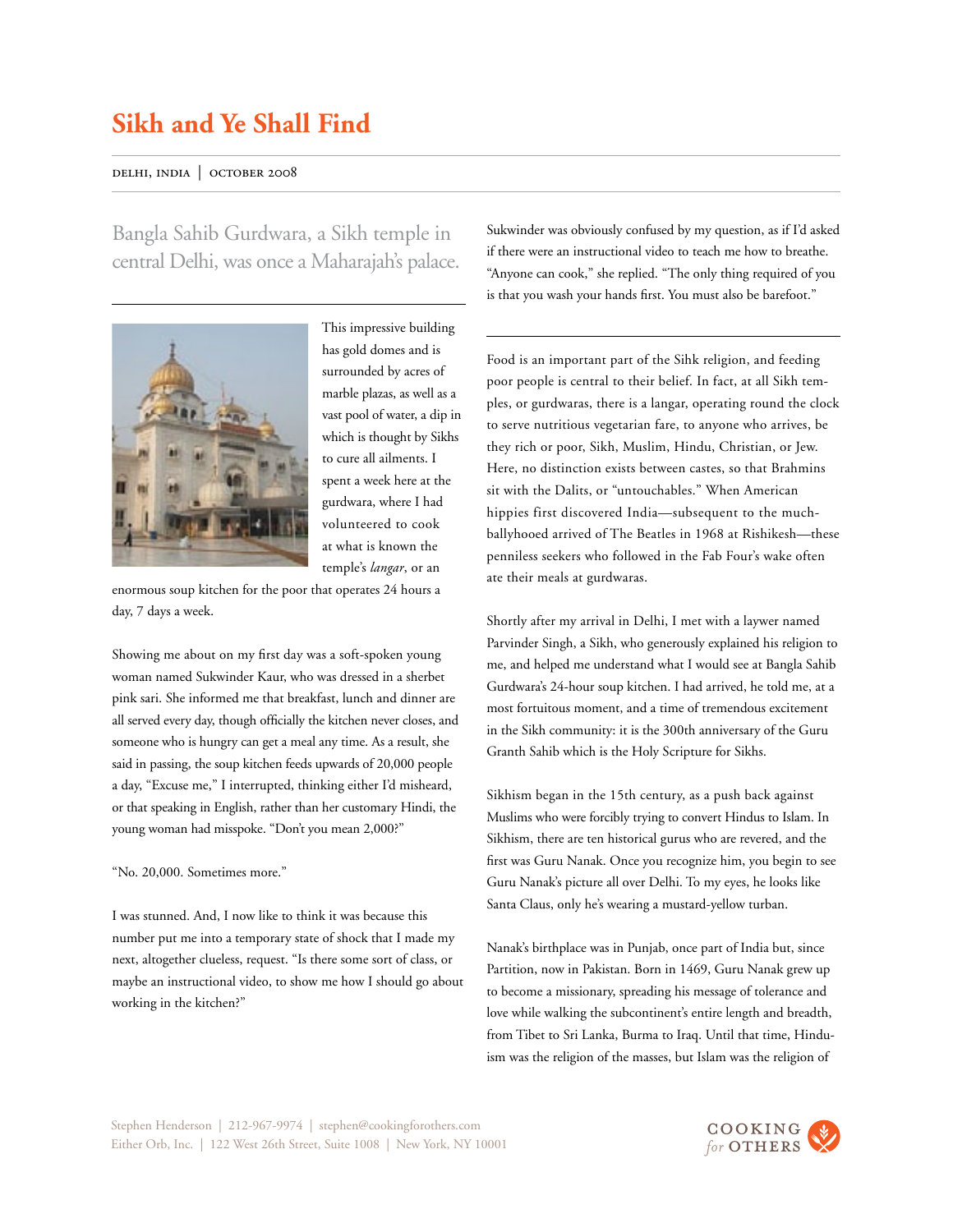delhi, india | october 2008

rulers. The much-told story has it that one day, Nanak's father, a rich businessman, gave his son 20 rupees, or gold coins—then, quite a sizable sum—and told him to turn a profit with it.

These coins jingling in his pocket, he met a group of sadhus (holy men) who hadn't eaten in some time, so Nanak spent the money to buy them food and to satisfy their hunger. Back at home, when his Dad quizzed Nanak on his investment strategy, Nanak replied that he'd performed the best business deal possible.

"The twenty coins have multiplied," said Parvinder. "It is out of the grace of this experience that today's practice of *langar*, or feeding the hungry, has grown."



Parvinder Singh is quick to point out that it is not just at the Gurdwara Bangla Sahib in Delhi that langar is performed, but at all Sikh temples, including those in the United States. (He suggests I go see what happens in Richmond Hill, Queens, just outside Manhattan, for instance.) At Amritsar, in the northern part of

India, there is a machine that can make up to 10,000 chapatis an hour, but they don't use it too often, as there are so many people eager to do volunteer work at the city's famed Golden Temple, the bread is all rolled out by hand.

#### Really?

"Oh, yes. Prayer alone will not bring me to God. Knowledge alone does nothing. It is the practice of what we have learned that is important," Parvinder says. "When the people cook this food, what's called the *parshad*, they say prayers—they put God's blessing into the food. When we eat the food, this is why it tastes different, and is so satisfying to us."

### Not only that, but parshad is calorie-free.

**Sikh mothers are nearly militaristic in their compulsion that you must put some of their food in your mouth. It is a grave insult not to.** 

Or, so I learn when I leave Parvinder's house, head off towards the gurdwara, and find myself stuck in a 300th anniversary parade that has choked traffic to a standstill in this part of Delhi. We're going nowhere, so I get out of the car and go look. All along the parade route, free food is being served everywhere, and people are urging me to eat. In short order, I am encouraged to eat deep-fried samosas, a plate of lentils and rice, almond paste, ice cream, biscuits, spicy popcorn, almond paste, cotton candy, three mangos, and still more almond paste. On top of all this (burp!), one woman, dressed in a sari that is emblazoned with swirling pink paisleys, is particularly vehement in her insistence that I eat some of her lamb kebabs.

I laughingly try to refuse, explaining that I don't want to get fat.

"No matter how much you eat of parshad, you will never gain weight," she replies. "Even a diabetic person can eat unlimited quantities of sweets, but if they are parshad, it will not affect them." She is not joking.



Following the directions of Sukwinder Kaur, my guide, I remove my shoes, and we walk together over a dirt, rock and rubblestrewn courtyard, through a crowded parking area, and to an open-air shed, more like a hangar, where

dozens of people are working away. (I later learn this whole area is a parking garage under construction.)

Sukwinder introduces me to her cousin, Biswajit Singh, a 29-year-old man with whom I will spend many hours in the days ahead. His dark beard dangles down to about where his

Stephen Henderson | 212-967-9974 | stephen@cookingforothers.com Either Orb, Inc. | 122 West 26th Street, Suite 1008 | New York, NY 10001

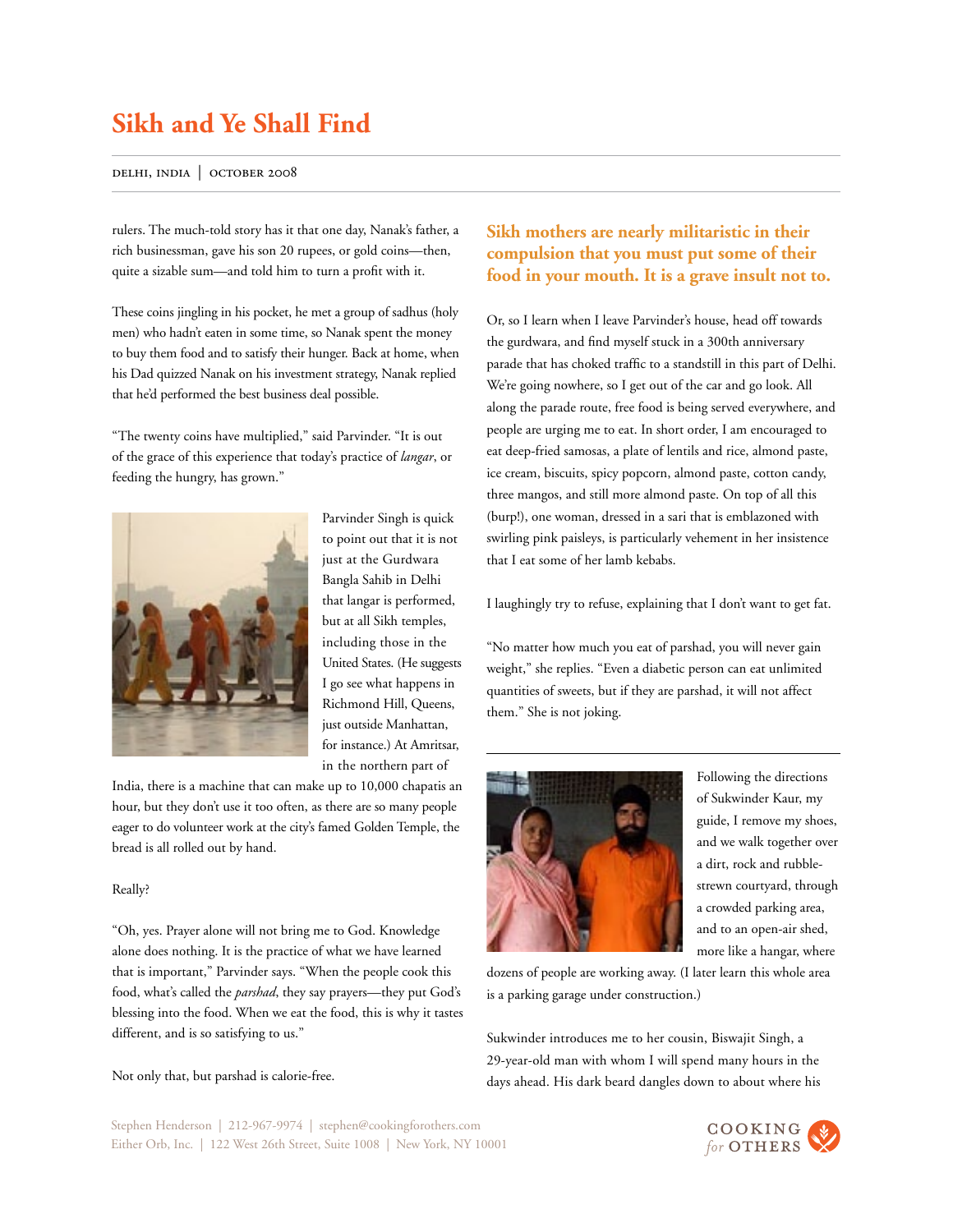#### delhi, india | october 2008

sternum must be. He is the boss and the only paid employee in the whole kitchen. When we meet, he smiles brightly, as if he doesn't have a care in the world. He speaks Punjabi and Hindi, but no English. Sukwinder translates for me, making me incredulous at the calm bliss of her cousin's smile. Either Biswajit is a very holy man, or they have really, really good antidepressant pharmaceuticals in Delhi.

Every day, Biswajit knows 20,000 men, women and children will arrive at his doorstep, hungry. They will line up for hours in the hot sun, eventually being herded into a queue that forms them into groups of 600 at a time. Whereupon, they will rush forward, hunker down to sit in one of three long lines, with a tin plate on the floor in front of them, waiting anxiously for the food Biswajit has prepared for them to eat. I might add that this is probably the only thing these poor people will eat all day.



As if this isn't daunting enough, Biswajit doesn't know from one day to the next what he will be cooking, or which foods will be on hand. This kitchen, you see, like most kitchens in India,

does not have any refrigerator. Instead, the vegetables, grains and beans (no meat is served) are primarily donations that arrive on their own mysterious time table, throughout the day.

For instance, while Biswajit, Sukwinder and I are talking, a truck loaded with what appears to be 1,000 heads of cauliflower pulls up—a gift from some anonymous Sikh who suddenly thought this morning, "Maybe I'll send a little something over to the temple."

"You didn't know this was coming?" I ask Biswajit, and Sukwinder translates.

His answer, given in Punjabi, comes back. "No, it is a surprise. A good surprise!" At the end of his comment, I'd heard him say something that sounded like "Sut Sri Akal." When I ask Sukwinder what this meant, she smiles. "God is good," she translated.

All the people who will now unload the truck of cauliflower, cut it up, cook, serve, and wash the plates it is served on, are also volunteers, who arrive on their own capricious schedule. There is no "org chart," no "directory of staff." Every person—now, including me—who is working in this kitchen just decided today, "Oh, I guess it is time to spend an hour or two over at the langar." Think of trying to feed your family this way, and then, imagine you're having 20,000 surprise guests.

Was I ready to start? Sukwinder asked me. Yes, I said, what would you like me to do?

"Oh, just jump in wherever you like," she replied.

Biswajit was off unloading that cauliflower truck. With this being the 300th anniversary of the Guru Granth Sahib, Sikh pilgrims were arriving from all over the world, and Sukwinder was busy with their needs. She'd been gracious to give me these few minutes. I was now, very much, on my own. I was the only American, the only white face, and no one around me spoke any English.

O.K., Stephen. You asked for this. Figure it out, pal.

Looking about, I see lentils being cooked along one long, brick wall. They are stirred in copper cauldrons the size of Jacuzzi bathtubs, and over open flames stoked by firewood. This looks exciting, and eventually, I'll pitch in over these fires.

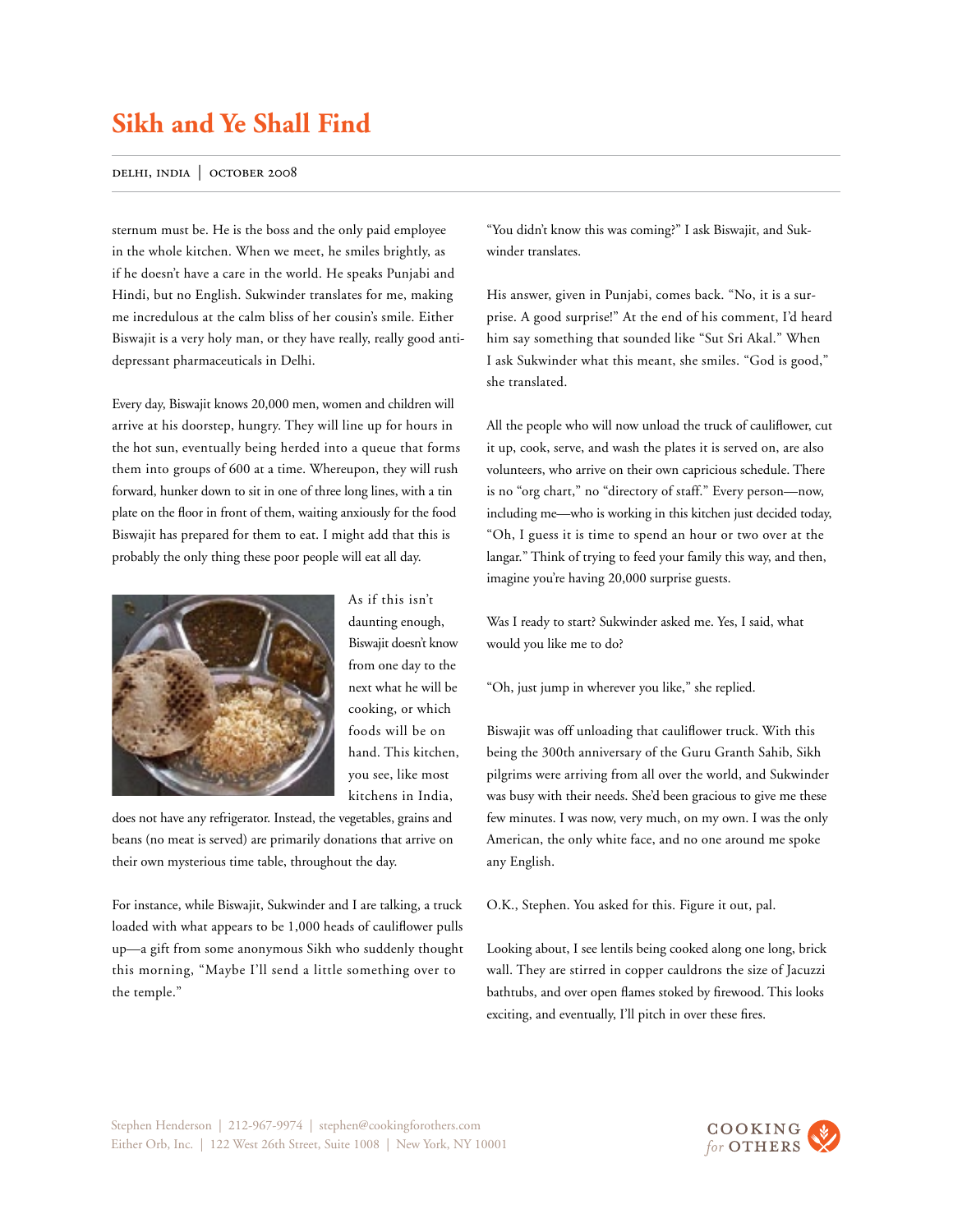#### delhi, india | october 2008



In my apprenticeship afternoon, though, I opt for something less challenging when I see two slate troughs, low to the ground, each the size of a children's swimming pool in a public park. A pair of women sit at either end of each trough, behind small mountains of bread dough. They pry

off a hunk, separate it into smaller pieces, roll these into balls, and toss them out, in turn, to dozens of other people, sitting at low benches along the troughs' long sides. Each person is busy rolling out balls of bread dough, into flat disks, which they stack up like pancakes. These are the type of Indian bread called *chapati*.

### **What if I weren't here today? What if I hadn't come to Delhi? Who'd chop the vegetables then, huh? But I had, and here I was.**

There are many small rolling pins lying about. I've made a pie crust or two in my time; I can do this, can't I? Nonetheless, sitting down at the chapati-making trough it seems to me, at first, like everyone else knows what they are doing, and my efforts are a hindrance. I see Indian women take a dough ball and with a couple of deft motions, flatten it out into a perfect patty. I'm not nearly this agile, but I put my head down and try to silence the voices of self-reproach in my mind.

This was my world for five days. I rolled thousands of chapatis. I learned to cook them on a wood grill. I stirred those copper "Jacuzzis" full of lentils, and banked the fires beneath them. I sorted, cleaned and chopped countless vegetables sitting outdoors, under a rippling tarpaulin, with piles several feet high of potatoes, plum tomatoes, zucchini or ginger root spread about me. It was up to me to pick over, clean, and chop every last piece of produce I see. Often there's no one to help me. Everyone else

is busy doing something else. How is this possible? What if I weren't here today? What if I hadn't come to Delhi? Who'd chop the vegetables then, huh?

But I had, and here I was.



Every morning, I would wake up early and head over to the kitchen area, barefoot, my soles by now quite black. I would toss back a couple cups of very hot, very sweet chai tea. For the next 14 hours, from 8 a.m. to 10 p.m., I'd labor away and worked

harder, I think, physically, than just about any other time in my life.

Strolling through the vast kitchen was an ever-rotating cadre of sadhu, or holy men, who wandered about praying to themselves, until at some inner prompting of their own, they felt the need to shout at the top of their lungs. (I got used to it.) Hours would pass and, once, a whole day, where I didn't hear a word of English, and every interchange I had was done strictly through pantomime. There was one notable exception, though, when I was startled to hear my own language. Remembering it still makes me flush with shame.

I was swinging a heavy pot full of lentil stew, working my way down the line of hungry people seated on the floor, glopping a spoonful onto the person's outstretched tin plate. Or, maybe I was balancing a wicker basket full of chapati at my hip, as I dispersed pieces of flat bread. I had to move quickly, and most of the diners would become a blur. Sometimes, though, I would look up and see a face smiling at me, and I would feel a flood of happiness at what I was doing. Gradually, I began to allow myself the occasional human touch. I would squeeze an old woman's shoulder encouragingly, or tickle a child's ear. I hoped, somehow, that this made the whole interchange a little more human.

Stephen Henderson | 212-967-9974 | stephen@cookingforothers.com Either Orb, Inc. | 122 West 26th Street, Suite 1008 | New York, NY 10001